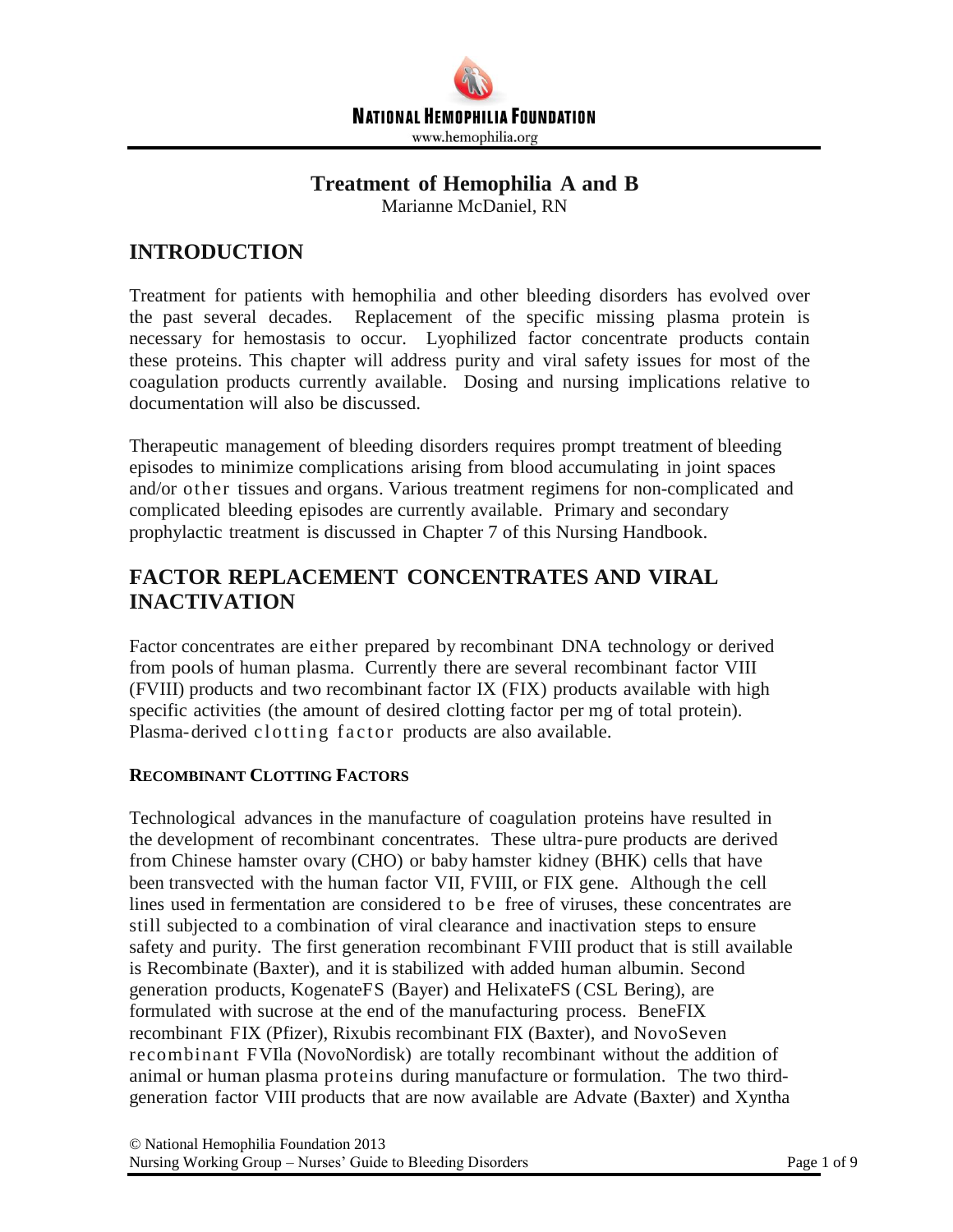

(Pfizer). Both of these concentrates are free from plasma in both manufacture and formulation.

### **PLASMA-DERIVED FACTOR CONCENTRATES**

FVIII and FIX plasma-derived products that are produced utilizing human plasma are still available but are used less frequently, particularly in the United States. The plasma-derived FVIII products are MonoclateP (CSL Behring) and Hemofil-M (Baxter). Plasma-derived products containing FIX are AlphaNineS D (Grifols) and Mononine (CSL Behring). Three plasma-derived products containing both FVIII and VWF are Alphanate (Grifols), HumateP (CSLBehring), and Wilate (Octapharma).

Before the plasma manufacturing process begins, donors are rigorously screened and their plasma donations tested for a variety of contaminants such as HIV, Hepatitis A, hepatitis B, hepatitis C, Parvovirus B19, and West Nile virus.

During the manufacturing process of plasma-derived blood products, the plasma is subjected to viral inactivation methods as well as elimination steps to kill viruses and remove foreign proteins. Plasma viral inactivation is achieved by heat treatment, pasteurization, solvent/detergent treatment, monoclonal antibody separation, and/or ultra-filtration.

From 1997 through 2012, the Centers for Disease Control and Prevention (CDC) maintained surveillance of recipients of factor concentrates for viral transmission. The last transmission of HIV by an American produced, plasma-derived factor concentrate occurred in 1987. Transmission was attributed to infusion of an outdated product that was dry heated and made from plasma that was not screened for HIV. No viral-inactivated concentrate made from HIV-antibody-screened plasma has been known to transmit HIV. The transmission of Hepatitis A, B, and C is also tracked by the CDC and has disappeared in the factor concentrates manufactured in the United States since the advent of serologic and NAT testing and viral inactivation methods.

# **PRODUCT SELECTION**

Product selection can be a complex issue. Many considerations including efficacy, cost, safety, vial size, and ease of administration are important to patients and families. Staying current relative to technology and safety is the responsibility we all share. By seeking up-to-date information and having frank and open discussions with patients and families about factor products and treatment, we can help ease some of the stress associated with these decisions.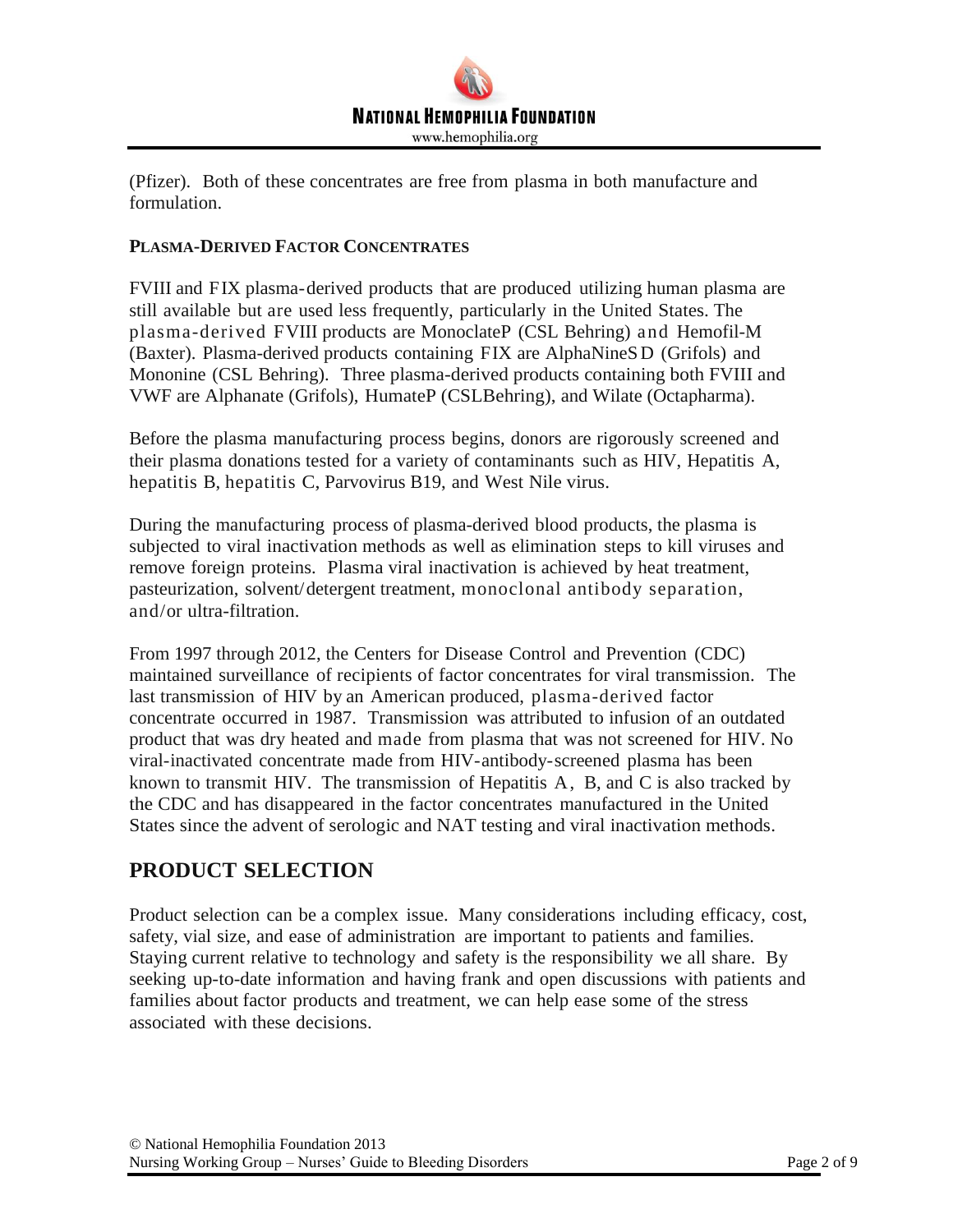

# **INFORMATION SOURCES FOR LICENSED FACTOR PRODUCTS**

All dosing information contained in this chapter should be considered as general guidelines; doses should be tailored to the individual patient. The reader is advised to consult the product information inserts supplied by the manufacturers for the most current information about all products discussed in this chapter. In addition, Hemophilia Treatment Centers (HTCs) and The National Hemophilia Foundation (NHF) carry the latest information about all products available. The Medical and Scientific Advisory Council (MASAC) of NHF reviews therapeutic products and offers treatment guidelines and recommendations. [1] The NHF web site [www.hemophilia.org](http://www.hemophilia.org/) lists all of the current MASAC recommendations. Bleeding disorders care providers are strongly encouraged to notify and provide information to patients and families when new factor products are licensed.

# **HEMOPHILIA TREATMENT**

The amount of factor concentrate replacement therapy required to achieve hemostasis varies with each patient's weight, factor deficiency, severity, and bleeding circumstance. The normal factor activity level in persons without hemophilia ranges from approximately 50% to 150%. Persons with severe hemophilia have less than 1% of the normal level of either FVIII or FIX in their blood. Individuals with moderate hemophilia have baseline factor levels of approximately 1% to 5%, and those with levels that are 6 to 49% are considered to have mild hemophilia.

Not all injuries or bleeding episodes may require the same dose of factor concentrate. Depending on the severity of the bleeding episode, the desired initial factor activity level may range from 30% or 40% to approximately 100%. Emergency situations require different treatment strategies, as do inhibitor patients; these will be discussed in Chapters 8 and 12 of this Nursing Handbook.

Hemorrhages or bleeding episodes are classified as minor, major, or severe. Minor hemorrhages (e.g., early joint bleeds and soft tissue bleeds) generally require 30% to 50% activity level for both FVIII and FIX replacement. A single dose of factor concentrate may be sufficient to achieve hemostasis and resolve a minor bleeding episode. Major hemorrhages, such as advanced joint and muscle bleeds, require individualized dosing. These hemorrhages, indicated by swelling, warmth, limited motion, and tenderness in joints and soft tissue, require higher levels of circulating factor levels to stop the bleeding. Additionally, subsequent infusions of factor concentrates may be necessary to maintain hemostasis and prevent re-bleeding. Lifethreatening or severe hemorrhages (e.g., CNS involvement, eye, neck or throat, gastrointestinal tract, surgery) require sustained factor activity levels of 50% to 100% for several days or weeks for both FVIII and FIX-deficient patients.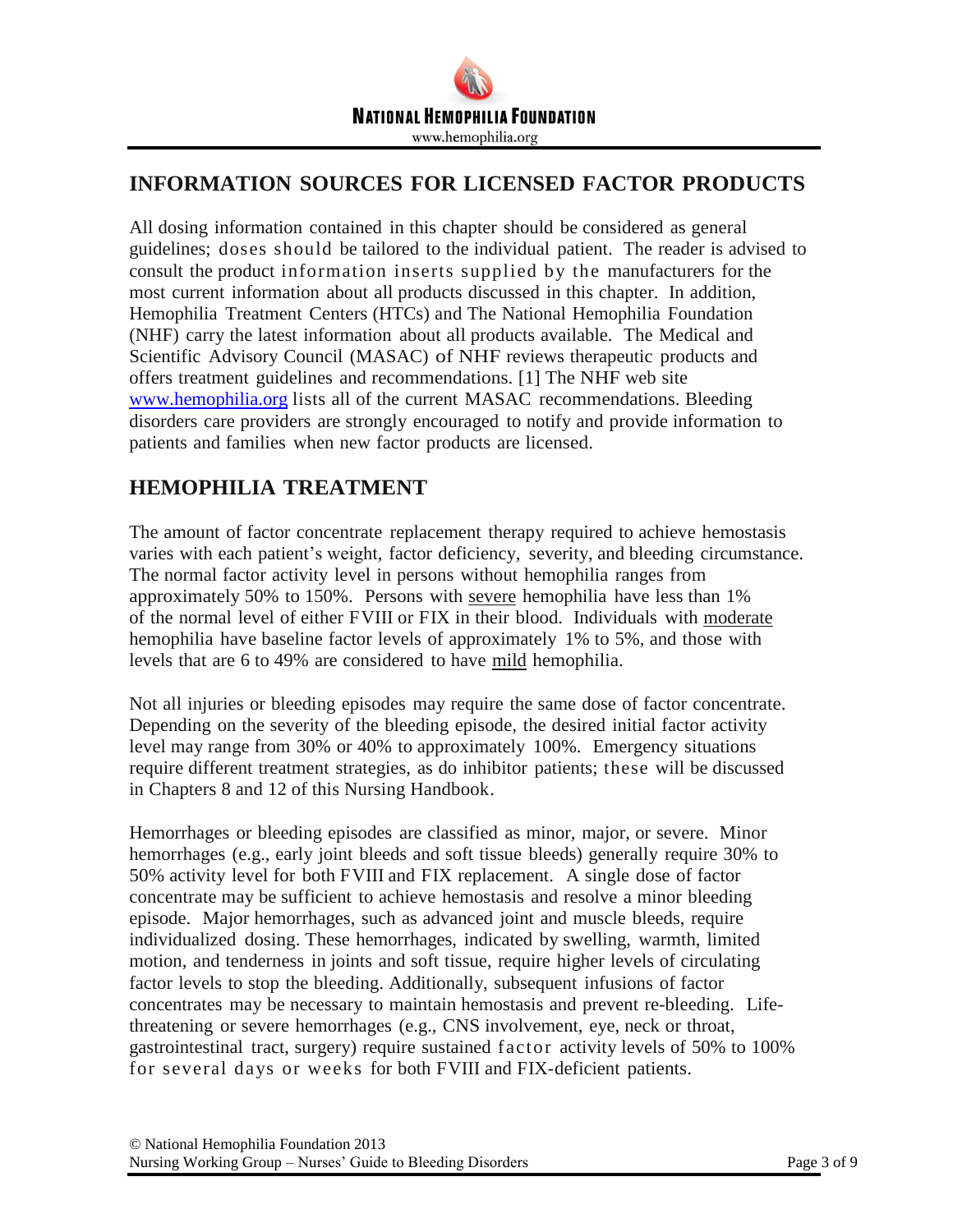

Two important factors that affect hemophilia management are joint disease and the development and treatment of inhibitors. Recent clinical trials have evaluated joint disease prevention as well as the role of von Willebrand factor-containing factor VIII concentrates in inhibitor development and treatment in hemophilia A. In 2007, the Joint Outcomes Study showed that prophylaxis with recombinant factor VIII can prevent joint damage and decrease the frequency of joint and other hemorrhages in young boys with severe hemophilia A. [2] As of 2010, the currently available data from laboratory and clinical studies have been mixed but do not reveal definitive evidence supporting a role for von Willebrand factor-containing factor VIII concentrates in the prevention of inhibitor development and inhibitor eradication in hemophilia A. [3] New global clinical trials are currently underway to address these issues. [4]

# **ADMINISTRATION OF FACTOR CONCENTRATES**

Factor concentrates should be infused as soon as possible following the start of a bleeding episode. Delays in treatment may result in prolonged recovery and the need for more factor infusions to control bleeding, as well as permanent damage to joints, muscles, and other organs.

According to manufacturing prescribing information, factor concentrates are administered intravenously via IV bolus. Rate of infusion is dependent on the particular product used.

Each vial of FVIII and FIX concentrate is labeled with the total number of units expressed as International Units (IU). Vials of factor concentrate range from 200 to 3,000 units per bottle. Dose calculations can rarely be exact due to the variability in lot yields. It is not essential to administer exact doses; doses within 10% above the ordered number of units are acceptable. Never waste factor concentrate by using a portion of a vial and discarding the rest. Infuse the full vial, as overdosing is not an issue. Always choose a vial size that is as close as possible to the desired dose, but always round up to the nearest whole vial size, never down.

Although the activity level is expressed as a percentage, it is used in calculation as a whole number. The following formula may be used as a general guide in determining the number of units to be administered.

# **DOSING FOR FACTOR VIII PRODUCTS**

1 unit of factor VIII/kg will increase circulating factor VIII level by 2% Pt weight in Kg x 50 units/kg =  $100\%$  correction. Example: a 30-kg patient requiring 100% of factor VIII 30 kg x 50 units/kg = 1500 units of factor VIII to be infused to reach 100%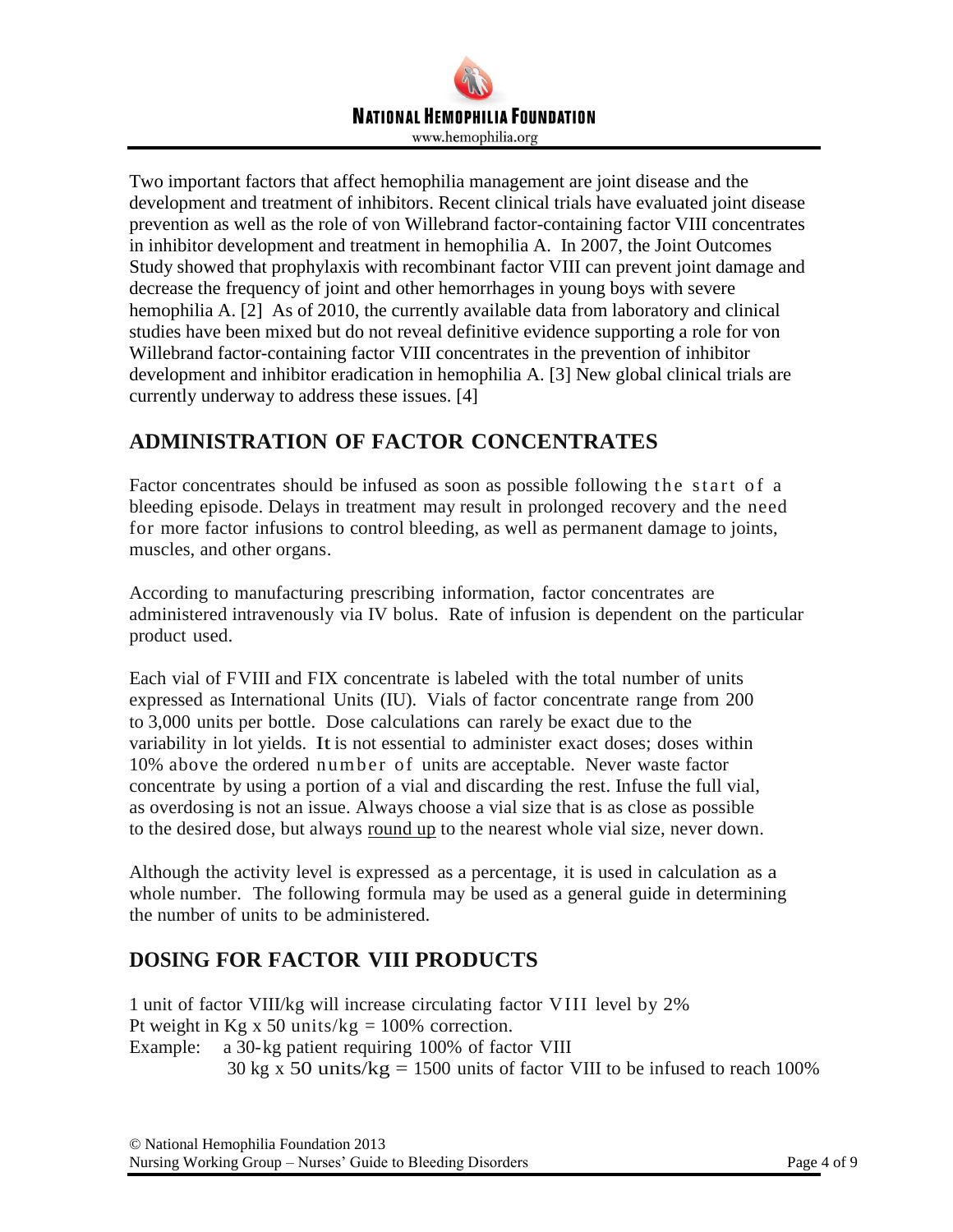

### **DOSING FOR FACTOR IX PRODUCTS**

1 unit of factor IX/kg will increase circulating factor IX level by 1% Pt weight in Kg x 100 units/kg =  $100\%$  correction Example: a 30 kg patient requiring 100% of factor IX 30 kg x 100 units/kg = 3000 units of factor IX to be infused to reach 100%

N.B. BeneFIX (Pfizer) may require 120-130 units/kg to reach 100% circulating FIX level.

# **ADDITIONAL CONSIDERATIONS**

PK or recovery studies maybe needed to determine adequate dosing. Factor recovery and half-life studies also provide important information for development of patientspecific dosing guidelines. Some HTCs perform such studies before beginning prophylactic or episodic treatment plans or before elective surgery. When given preoperatively, factor concentrate should be administered as close to the time of surgery or the procedure as possible, because peak plasma concentration levels of FVIII and FIX occur within 15 minutes of administration.

## **ADVERSE REACTIONS**

The administration of factor concentrate products will occasionally cause reactions including hives, itching, stuffy nose, chest pain, dizziness, shortness of breath, temperature elevation, headache, palpitation, mild chills, nausea, or stinging at the infusion site. Reactions can occur during an infusion or one to two hours following an infusion. In addition, reports of anaphylactic reactions have occurred in patients with inhibitors to factor IX. Because of these potential severe reactions, most HTCs administer to hemophilia B patients a test dose of FIX in a controlled clinical setting, and many recommend that the first 10-20 doses of factor IX be given at the HTC or a clinical infusion center where resuscitation equipment is readily available.

Note that most patients with anaphylaxis to FIX products have large or total deletions of their FIX gene. Thus early genotyping may identify patients at greatest risk of this complication so that appropriate precautions can be taken when administering FIX concentrates to these patients.

## H**OME THERAPY**

When appropriate, patients, families and payers greatly benefit from home therapy, that is, the infusion of factor concentrates in the home by the patient or a trained family member. Home therapy is usually encouraged, can be complicated and will be discussed in detail in Chapter 7.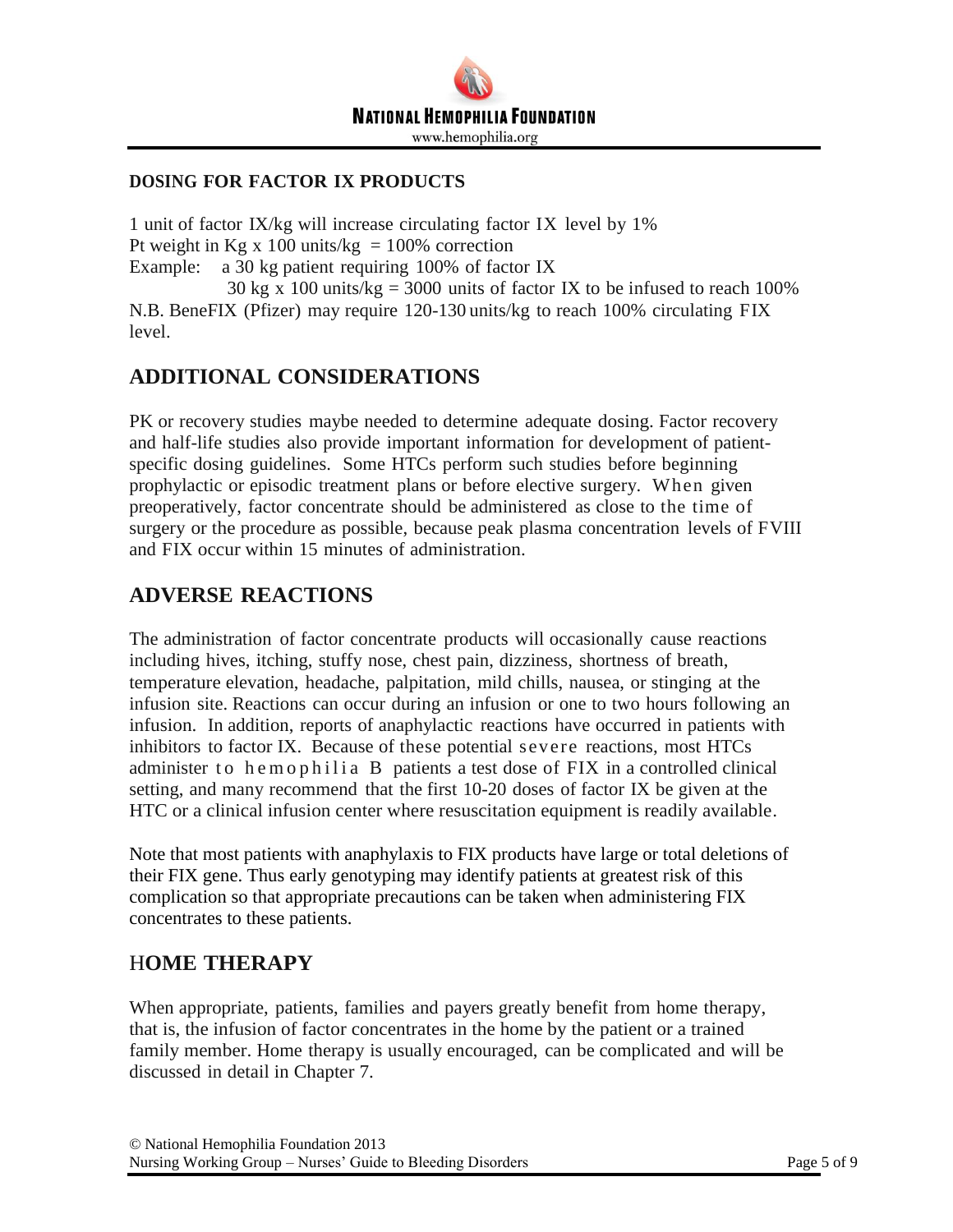# **NATIONAL HEMOPHILIA FOUNDATION** www.hemophilia.org

Patients with known allergic reactions to factor concentrates may require premedication with an antihistamine such as Benadryl. Since allergic reactions can occur at any time, Benadryl should be kept on hand at home even for patients who have not shown an allergic reaction. Some HTCs encourage families and patients to keep an Epi-pen in the home as well.

# **NURSING CONSIDERATIONS**

The nurse should document the following:

- 1. Date and time of infusion
- 2. Manufacturer/brand, lot number and expiration date of factor
- 3. Rate of infusion
- 4. Total dose infused
- 5. Site of infusion
- 6. Infusion reactions or complications
- 7. Pretreatment medications
- 8. Response or reaction to treatment; response may not be immediately evident
- 9. Follow-up instructions and recommendations

# **TREATMENT OF MILD HEMOPHILIA A**

Some individuals with mild hemophilia A respond to a non-factor product called desmopressin acetate.

Desmopressin acetate (DDAVP) is a synthetic analog of the natural antidiuretic hormone, arginine vasopressin. DDAVP causes von Willebrand factor (VWF) to be released from the stores in the endothelial cells that line the blood vessels. VWF then binds to FVIII as it is released from the liver, protecting it from degradation. Following the administration of DDAVP, circulating FVIII and VWF levels may rise approximately three-fold in responsive patients. Transient rises in plasma levels of FVIII in mild to moderate Hemophilia A patients and some von Willebrand Disease patients may be sufficient to achieve hemostasis in certain clinical situations. (See DDAVP package insert) Spontaneous or mild injuries such as oral/mucosal bleeding and epistaxis are generally well controlled with the use of DDAVP.

Desmopressin is available as an intravenous form called DDAVP Injectable and a nasal spray form called Stimate Nasal Spray for Bleeding. Stimate has been shown to be efficacious in the treatment of mild Hemophilia A and von Willebrand Disease. It is important to determine an individual's response to DDAVP or Stimate prior to using either for treatment. A test dose should be administered (see dosage guidelines b e l o w ) to the patient while in a non-bleeding state. Following a test dose of either DDAVP or Stimate, FVIII and VWF levels are measured at predetermined time points to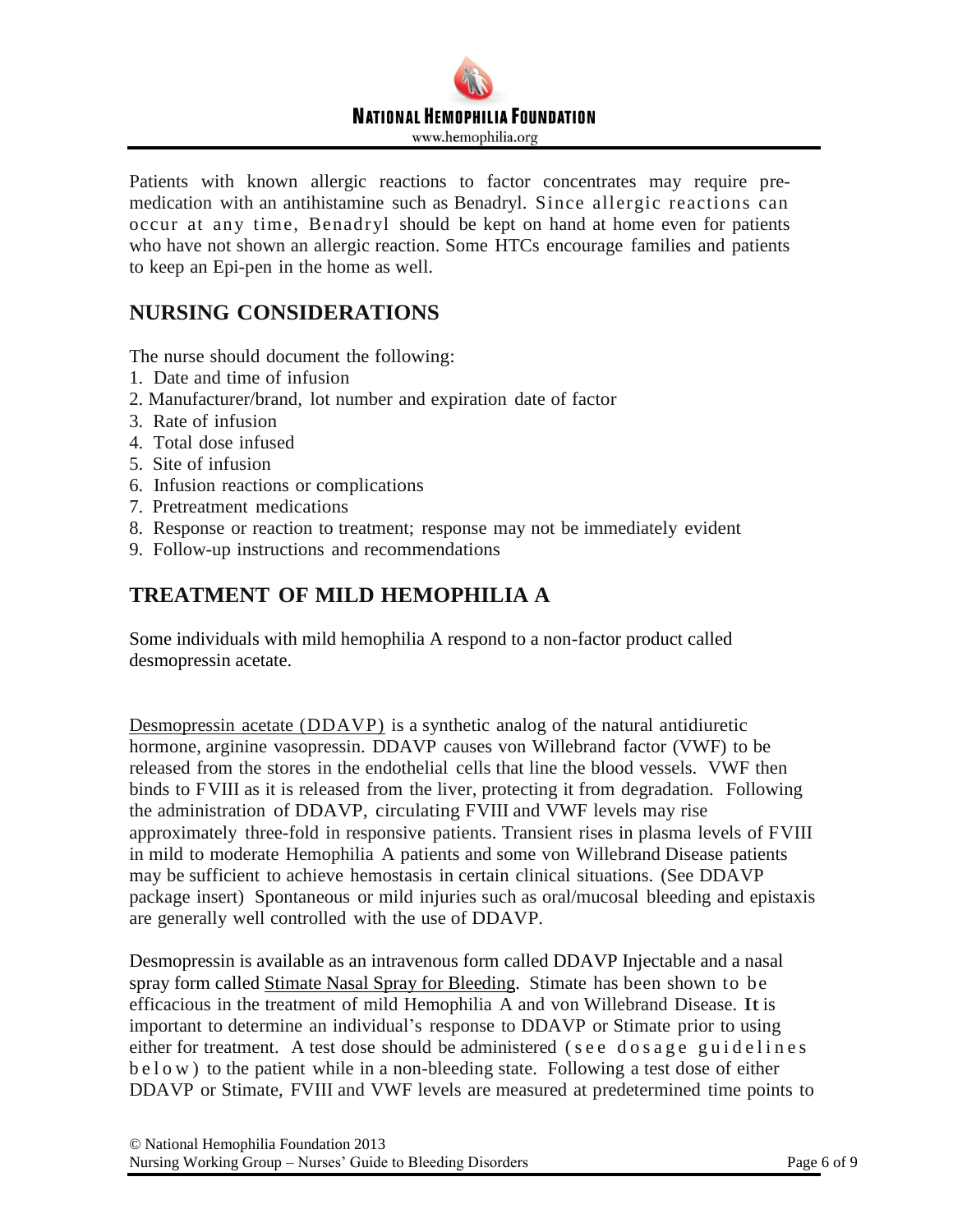

assess if these factor levels rise adequately.

#### **DOSAGES AND ADMINISTRATION GUIDELINES**

DDAVP Injectable is administered intravenously at a dose of 0.3 mcg/kg of body weight. It is diluted in 30 ml normal saline and infused slowly over 30 min. (See DDAVP package insert for dilution guidelines). DDAVP injection is available in single dose ampoules or multidose vials.

Stimate Nasal Spray for Bleeding is a convenient way to administer a high concentration of desmopressin acetate in a nasal spray. This formulation contains 150 mcg/0.l ml (one spray), enabling a 300-mcg dose to be easily administered with 2 nasal sprays to an adult or adolescent patient weighing over 50 kg. (See Stimate package insert) Pediatric patients weighing less than 50kg generally receive one spray for a dose of 150 mcg. Each vial contains approximately 24 sprays; exceeding this number of sprays in the vial will result in inadequate delivery of Stimate. The patient or a family member should be taught to keep track of total number of doses administered per vial.

## **IMPORTANT WARNINGS**

#### **ADVERSE REACTIONS**

A low concentration formulation of desmopressin acetate (DDAVP nasal spray) at a concentration of 0.1 mg/ml is available for the treatment of diabetes insipidis a n d primary nocturnal enuresis. This formulation is not effective for the treatment of Hemophilia A or VWD and should never be used for treatment of bleeding episodes. Clinicians should write prescriptions explicitly stating Stimate Nasal Spray for Bleeding and not generic DDAVP to avoid dispensing errors.

Facial flushing, transient headaches, nausea, and abdominal cramps have been noted with the administration of DDAVP. These symptoms usually disappear by slowing the infusion rate. Transient hypertension or hypotension may also be a side effect. DDAVP should be used with caution in patients with a history of venous thrombosis or cardiac disease, as reports of thrombotic events exist.

DDAVP and Stimate cause water retention and can lead to hyponatremia and seizures unless water intake is limited for several hours after administration. DDAVP and Stimate should only be given once every 24 hours. If a hospitalized patient has an IV running, it should be with Normal Saline or Lactated Ringer's solution only. DDAVP and Stimate should be also used with caution in children under 2 years of age and in the elderly. Both of these age groups are at greater risk for water intoxication, hyponatremia, and seizures.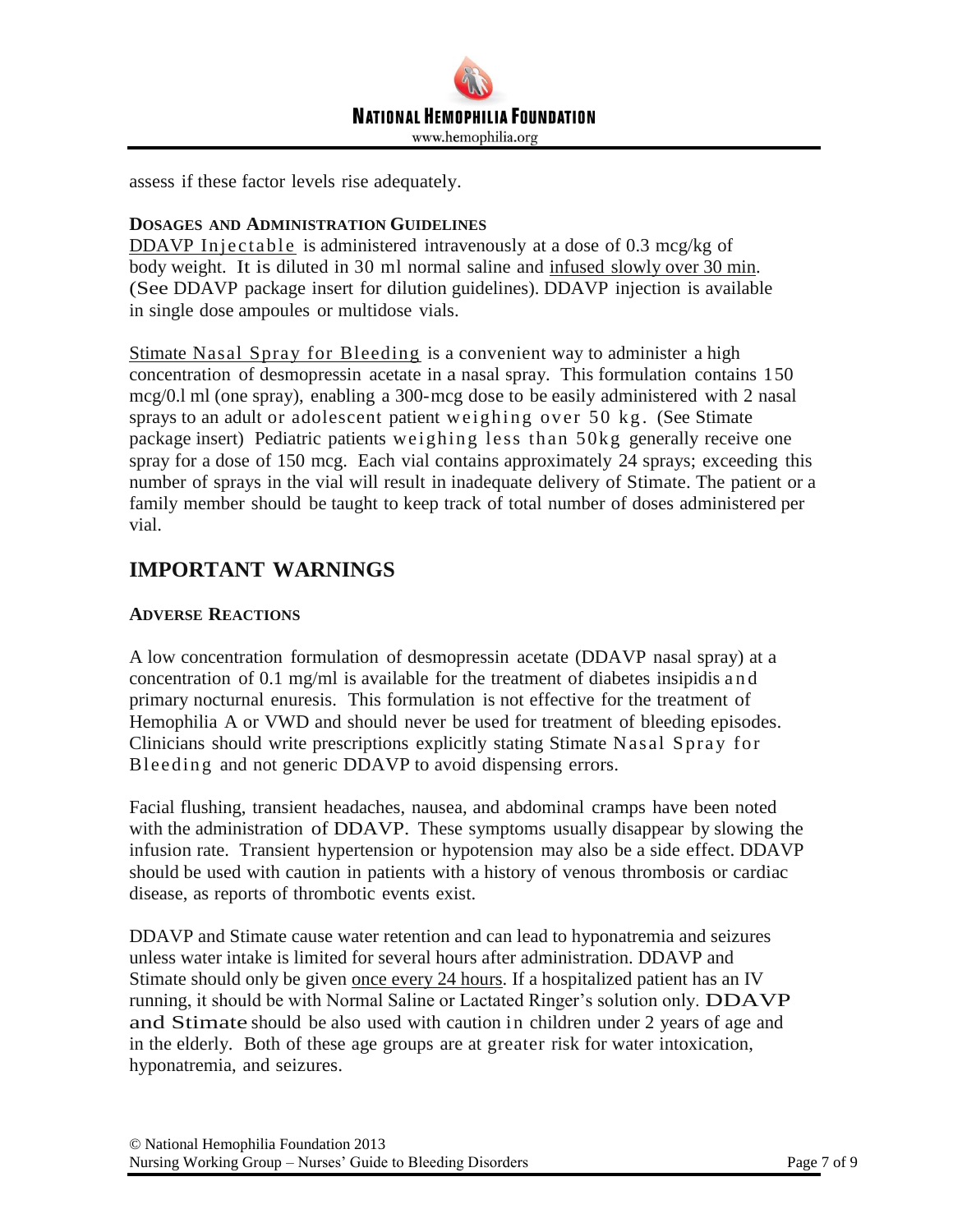

Tachyphylaxis (diminishing response) can occur when DDAVP is given on a daily basis. This phenomenon appears most frequently in patients with mild Hemophilia A. Thus DDAVP and Stimate should not be given for more than 3-5 days in a row. For post-operative management of patients with mild hemophilia A, administration of DDAVP can be alternated with factor VIII concentrate.

#### **NURSING CONSIDERATIONS**

Blood pressure and pulse should be monitored during infusions. If used preoperatively, DDAVP should be administered 30 minutes prior to the scheduled procedure. DDAVP is a potent anti-diuretic agent. The HTC staff should alert all operating room personnel that the administration of unrestricted intravenous fluids may result in an SIADH-like syndrome of hyponatremia due to excessive water resorption from the kidneys (water intoxication). Only Normal Saline or Lactated Ringer's Solution should be administered in the Operating Room after administration of IV DDAVP.

The rise in FVIII plasma levels after DDAVP is rapid. Peak values are reached within 30 to 45 minutes, but it may require as much as an hour to achieve them. A second dose may be given 24 hours after the initial dose. However, the increase in FVIIl activity may be less than the initial peak due to the relatively slow synthesis and release from the endothelial cells. Repeat administration after 48 hours generally reproduces the original response.

#### **DOCUMENTATION**

The nurse should document the following:

- 1. Date and time of infusion or administration
- 2. Rate of infusion
- 3. Blood pressure
- 4. Dose infused or administered
- 5. Site of infusion
- 6. Infusion reactions and complications. Reactions can occur during an infusion or one to two hours following an infusion.
- 7. Fluid restriction education

8. Stimate education for home use should include: steps for administration, indications for use, frequency of administration, home documentation, fluid restriction and adverse events

9. Patient response to treatment (may not be immediately evident). May require phone follow up.